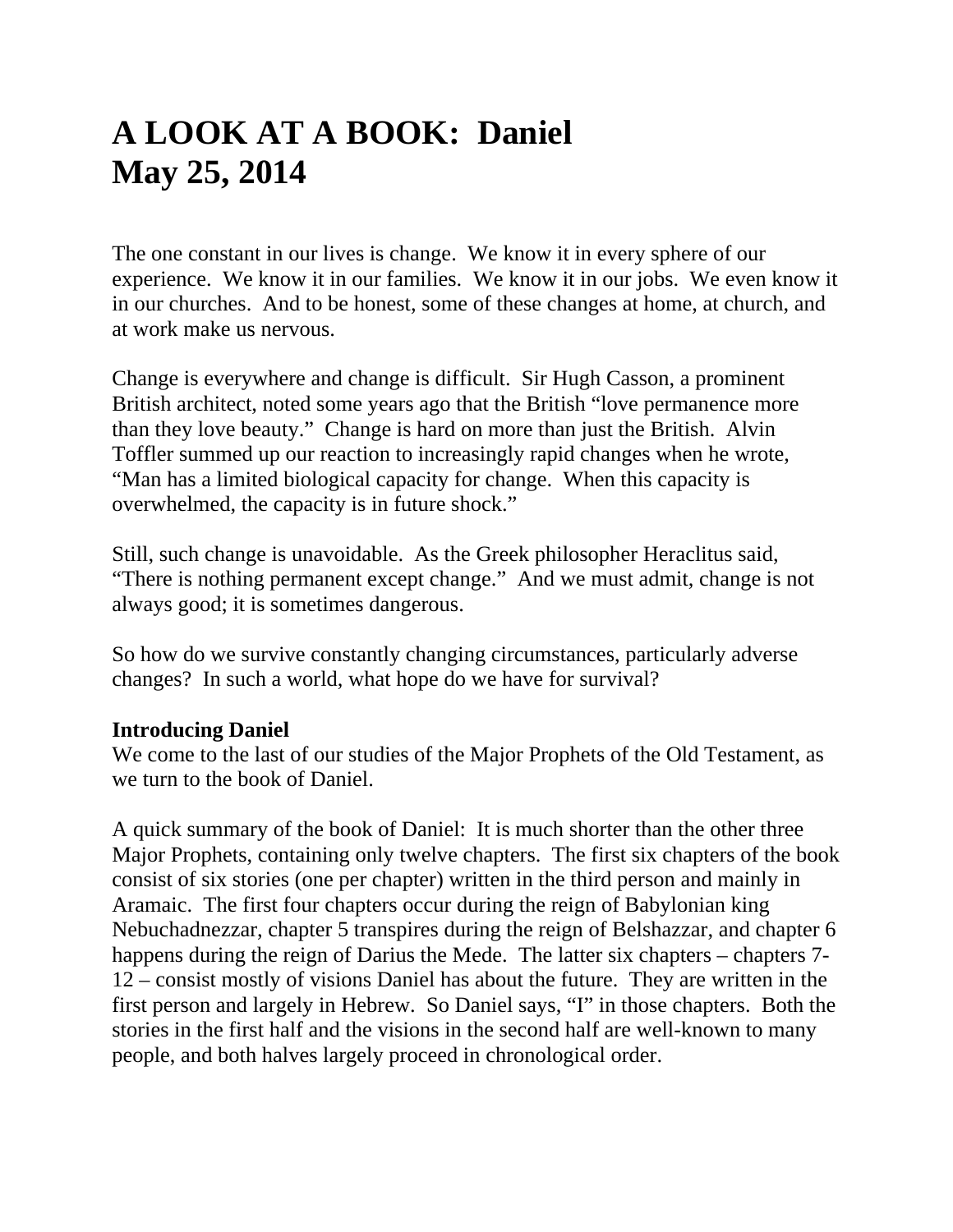Chapter 1 contains the famous story about the four young Hebrew boys who refuse to eat the king's food set before them since it is defiled, according to the standards of Jewish food laws. Though their stance is risky, Daniel and his three friends receive an exemption, and they end up prospering as a result.

In chapter 2, King Nebuchadnezzar has a dream he wants interpreted, yet he insists that his wise men must interpret the dream without being told what has happened in the dream. That way Nebuchadnezzar will know they are not lying. None of the Babylonian wise men can give him either the dream or the interpretation, but Daniel can. God gives him both.

Chapter 3 recounts the famous story of Daniel's three Hebrew friends who refuse to bow when Nebuchadnezzar puts up his great idol. So the king throws them into a fiery furnace, but they survive.

In chapter 4, Nebuchadnezzar writes a letter to his whole empire confessing his own ignorance and arrogance. He acknowledges that he had presumed to be the one who rebuilt Babylon. Yet God had humbled him through an illness, and he had come to see that all authority and power belong to God alone.

Chapter 5 tells about the riotous feast for pagan gods held by King Belshazzar. Belshazzar and his party are drinking wine from goblets taken from the Lord's temple in Jerusalem when handwriting appears on the wall. Daniel is brought into the party to interpret the handwriting, and he tells the king that he has been weighed in the balance and found wanting. That night Belshazzar is slain.

Chapter 6 contains what may be the most famous story of all, and it takes place toward the end of Daniel's life, during the reign of Darius the Mede when Daniel is probably in his eighties. Daniel is thrown into a den of lions, where he remains overnight. Yet God closes the mouths of the lions and delivers Daniel.

The last six chapters consist mainly of Daniel's visions. Chapters 7 and 8 contain visions Daniel has during Belshazzar's reign about the rise and fall of earthly kingdoms. Chapter 9 records a long prayer Daniel utters during Darius's reign. Knowing that the seventy years of exile for the children of Israel are almost over, he prays for God's deliverance. Chapters 10, 11, and 12 present another vision of Daniel's about the end of time.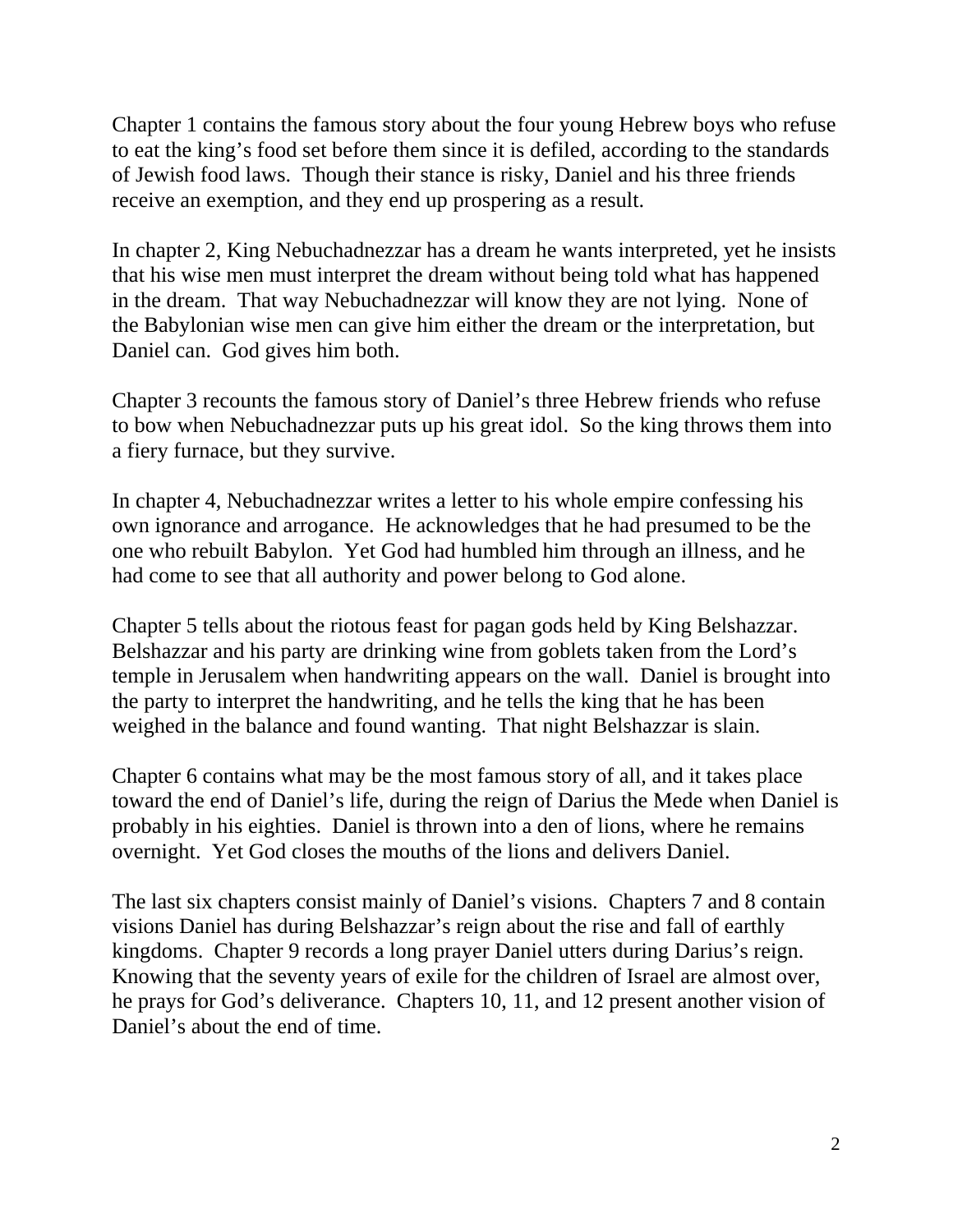Notice three things: first, the changing kings; second, the unchanging God; and finally, Daniel the survivor. And let's see what we can learn about our own survival and change.

### **Changing Kings**

The story of Daniel is set against the backdrop of the splendor of a Babylonian renaissance under Nebuchadnezzar in the sixth century B.C. He was one of the most important figures in vitalizing the thousand-year-old Babylonian empire that had been in decline for centuries. His renaissance was marked by power and magnificence, as country after country in the ancient Near East fell to Babylonian military might.

We know from extrabiblical sources that Nebuchadnezzar laid siege to the nation of Tyre for thirteen years, so adamant was he about not allowing any nation to stand outside his rule. He even invaded the distant, decaying, but still powerful Egyptian empire. Under Nebuchadnezzar the Babylonian empire reached the largest size it would ever attain.

We get a taste of Nebuchadnezzar's pride over his rebuilding of Babylon in chapter 4. As the king walks on the roof of his royal palace and beholds the city before him, he boasts, "Is not this the great Babylon I have built as the royal residence, by my mighty power and for the glory of my majesty" (4:30). Archaeologists have shown us that Nebuchadnezzar was not simply full of hot air He had indeed transformed Babylon into the greatest city of the ancient world. The Greek historian Herodotus asserted, "In addition to its enormous size, it surpasses in splendor any city of the known world." The city had magnificent walls with eight great gates. The entrances were bedecked in vivid colors – bright red, white, and blue. Great avenues sixty-five feet wide led up to these gates. Nebuchadnezzar built tall temples, perhaps as many as fifty, and some of them were probably three hundred feet high.

As part of their push toward general cultural renaissance, the Babylonian kings pushed to reinvigorate their religion as well. Whenever the Babylonians conquered another nation, they assumed that their gods were superior to the gods of the conquered nation. They would then bring implements of worship from the conquered land back and place them in their own temples in order to indicate subjection, just as a king might place articles form a conquered king's palace in his own palace. We see at the very beginning of Daniel's book that the Babylonians had done this with the Israelites: "And the Lord delivered Jehoiakim, king of Judah, into [Nebuchadnezzar's] hand, along with some of the articles from the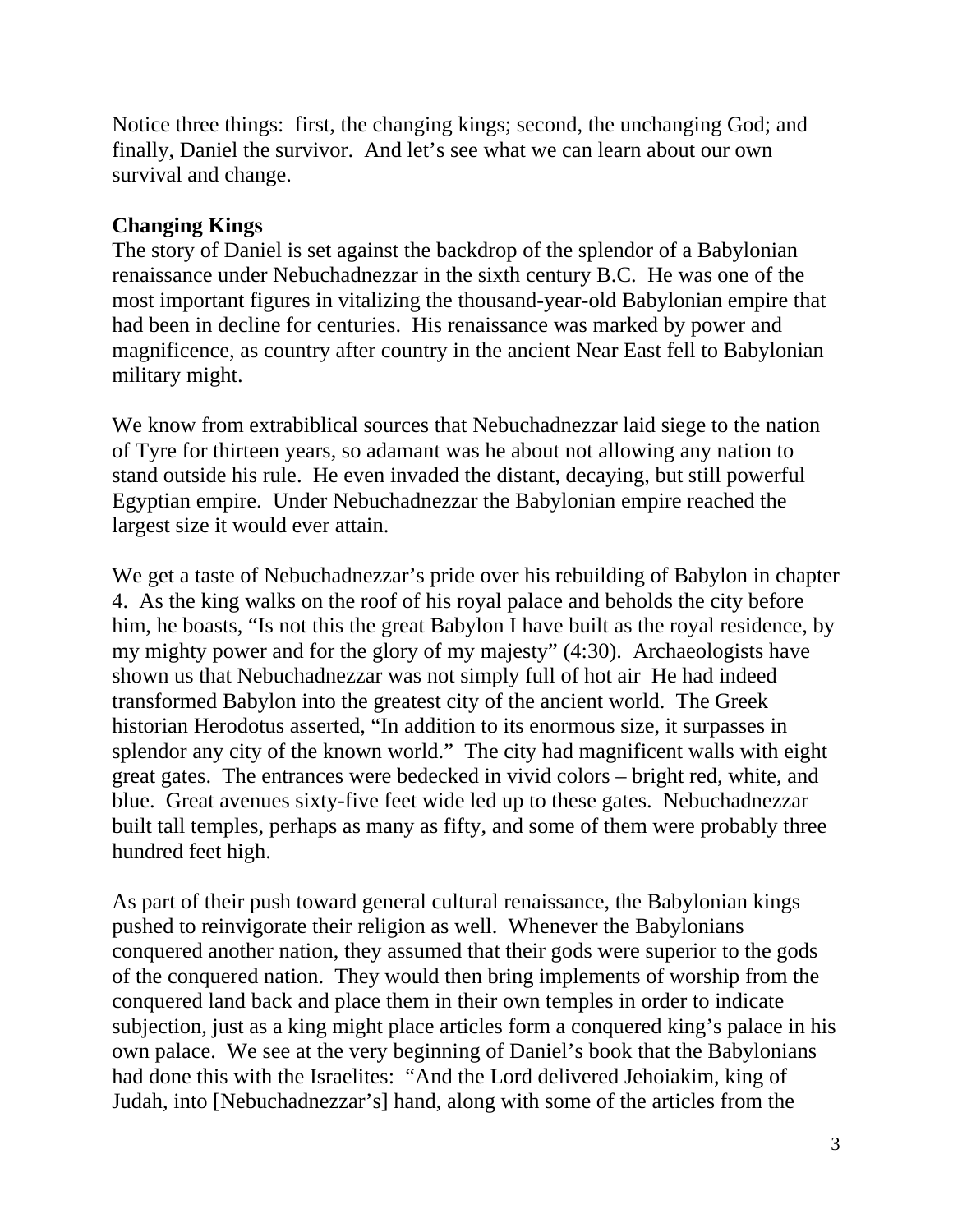temple of God. These he carried off to the temple of his god in Babylonia and put in the treasure house of his god" (1:2).

The great Nebuchadnezzar, after a spectacular forty-three-year reign, died in 562 B.C. Nebuchadnezzar was then succeeded by other rulers, some of whom are named in this book: Belshazzar, Darius the Mede, Cyrus the Persian. These rulers changed, and other unnamed rulers came and went in the years covered through the course of this book. "Time, like an ever-rolling stream, bears all its sons away."

In fact, in chapter 2, Nebuchadnezzar himself dreams about the passing nature of leaders. In his dream, he sees a large and dazzling statue of a man built with different materials, which then crumbles when struck by a rock. The dream troubles him greatly, but he cannot understand it. Neither can any of his wise men. Daniel alone can explain the dream to him: Nebuchadnezzar's kingdom will be succeeded by another one, and another one, and another one, and still another one – with each of the statue's materials representing a different empire. Finally, all these worldly kingdoms will come to naught because of God's hand and the establishing of his everlasting kingdom.

The vision of great beasts in chapter 7 and the vision of a ram and a goat in chapter 8, all of which represent kingdoms, reinforce this same theme. Kingdoms will rise and dominate the world stage; and then just as surely as they have risen, they will decline. The visions in chapters 10, 11, and 12 all reinforce this same truth.

Kingdom after kingdom in the book of Daniel, including the most powerful kingdoms with the most powerful kings, seem to bear signs over them that say, "This too shall pass."

In the event you are ambitious for power, remember both the passing nature of power and the judgment that falls upon everyone who seeks power. Remember that you too will be replaced. Know that what you *want* indicates more of who you are than what you *have*. Kings come. And kings go. As surely as their reigns commence, they will conclude.

#### **God Unchanging**

The Unchanging Sovereign – God.

After God reveals Nebuchadnezzar's dream and its meaning to Daniel in chapter 2, Daniel prays (2:20-23).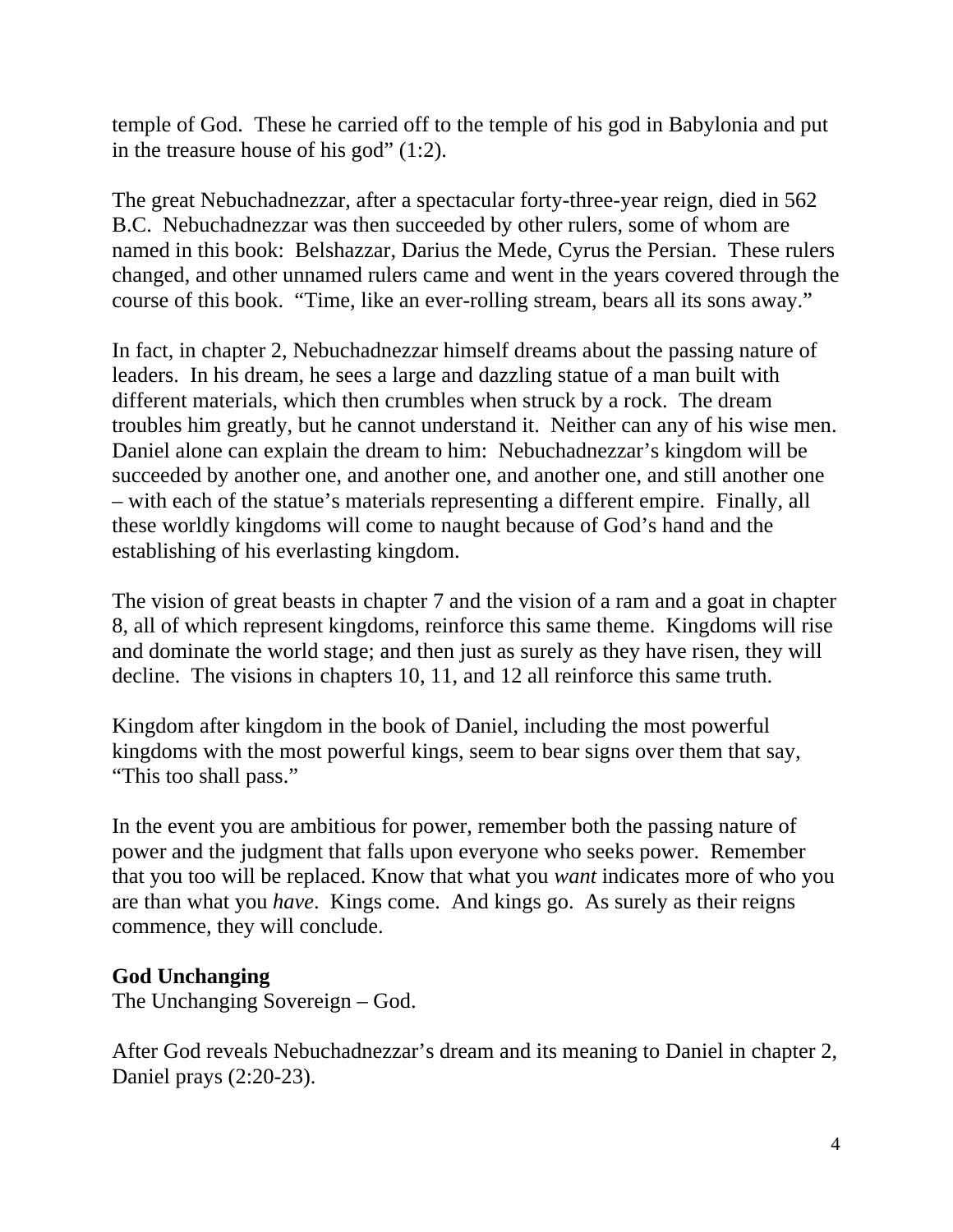Notice that Daniel begins this prayer by expressly praising God for his sovereignty over kings. After all, the dream God had revealed and interpreted for Daniel not only exposed the passing nature of every king's greatness; it also showed that every kingdom will end "not by human hands," Daniel said twice, but by the hand of God (2:34, 45)! "[T]he God of heaven will set up a kingdom that will never be destroyed, nor will it be left to another people. It will crush all those kingdoms and bring them to an end, but it will itself endure forever" (2:44).

Daniel then returns to Nebuchadnezzar to announce the meaning of the dream. "You, O king, are the king of kings," he begins. And, of course, Nebuchadnezzar was. As emperor of Babylon, he had many sovereigns and kings under him. Daniel continues, "The God of heaven has given you dominion and power and might and glory; in your hands he has placed mankind and the beasts of the field and the birds of the air. Wherever they live, he has made you ruler over them all" (2:37-38). Daniel's flattery of the sovereign is quite artful! He celebrates the king's sovereignty, but he celebrates it all as la gift of an even greater sovereign. Daniel well understands the dream he is interpreting for Nebuchadnezzar.

After Daniel tells Nebuchadnezzar his dream and then interprets it for him, we read, "Then King Nebuchadnezzar fell prostrate before Daniel and…said to Daniel, "Surely your God is the God of gods and the Lord of kings and a revealer of mysteries, for you were able to reveal this mystery'" (2:46a, 47). Nebuchadnezzar, the mightiest of kings, falls down before a man his troops had captured and led into exile, and then he acknowledges the God of this man to be in authority over him and his gods! What a picture the bowing Nebuchadnezzar makes for where truth authority lies.

In chapter 3, after the three Hebrew m en are preserved amid the fiery furnace, Nebuchadnezzar again confesses, "no other god can save in this way" (3:29).

In chapter 4, Nebuchadnezzar himself writes a letter to "the peoples, nations and men of every language, who live in all the world," confessing his own ignorance and recounting a dream he had had, along with hits interpretation and the story of its fulfillment (4:1-2). In his dream, says Nebuchadnezzar in his letter, he had seen a mighty tree that grew tall and was then felled. A heavenly messenger told him that the tree had been felled "so that the living may know that the Most High is sovereign over the kingdoms of men and gives them to anyone he wishes and sets over them the lowliest of men" (4:17). Daniel then interpreted this dream for him, telling him that he would be brought down from his high place. Moreover, Daniel had said that he would not be restored until "you acknowledge that Heaven rules"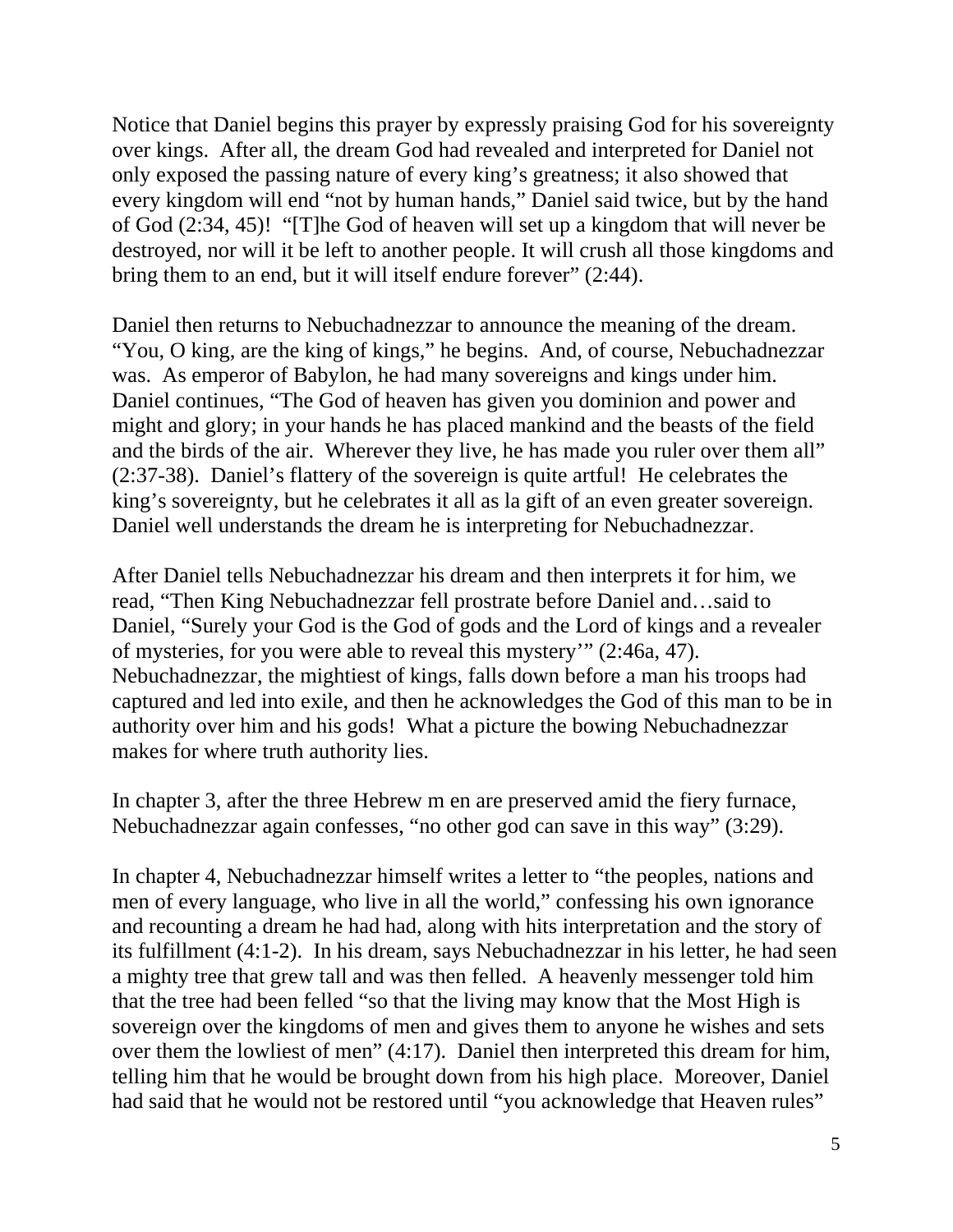(4:26). Sure enough, twelve months later Nebuchadnezzar went mad and was driven away from his throne for a time, during which time he lived like an animal. Finally, says Nebuchadnezzar's letter, God restored his sanity and his throne, prompting him finally to acknowledge God:

I praised the Most High; I honored and glorified him who lives forever. His dominion is an eternal dominion; his kingdom endures from generation to generation. All the peoples of the earth are regarded as nothing. He does as he pleases with the powers of heaven and the peoples of the earth (4:34b-35a).

In chapter 5, God once again demonstrates that all kings will pass, as compared to the one true and eternal Sovereign, God. One of Nebuchadnezzar's successors, Belshazzar, holds a banquet for a thousand of his nobles. In the midst of their feast, Belshazzar gives orders to bring in the gold and silver goblets taken from the temple in Jerusalem. Drinking wine from these goblets, Belshazzar and his guests p raise "the gods of gold and silver, of bronze, iron, wood and stone" (5:4). Suddenly, a hand appears and writes words on the wall that no one can read or interpret. Daniel is brought in to interpret the writing, and Belshazzar offers to reward Daniel, perhaps thinking he can placate him and his God. Daniel answers the king (5:17-21).

Daniel proceeds to tell Belshazzar that he has not humbled himself like his father, that he has "set himself up against the Lord of heaven" (5:23), that he has been weighed in God's scales, that he has been found wanting, and that his kingdom will be given away. That very night, Belshazzar I skilled and someone else assumes "sovereign control" of Babylon.

King Darius, too, would eventually confess the eternal, unchanging nature of God's sovereignty. The story, in chapter 6, is familiar enough: jealous members of Darius's government set a legal trap for Daniel by persuading the king to implement a law that no one could pray to anyone but him, the king. When Daniel violates this rule by continuing to pray to the real God, these administrators manage to have him thrown into a den of lions. Yet when Daniel is drawn unharmed out of the lions' den the next day, Darius, like Nebuchadnezzar before him, confesses, "I issue a decree that in every part of my kingdom people must fear and reverence the God of Daniel. For he is the living God and he endures forever; his kingdom will not be destroyed, his dominion will never end" (6:26).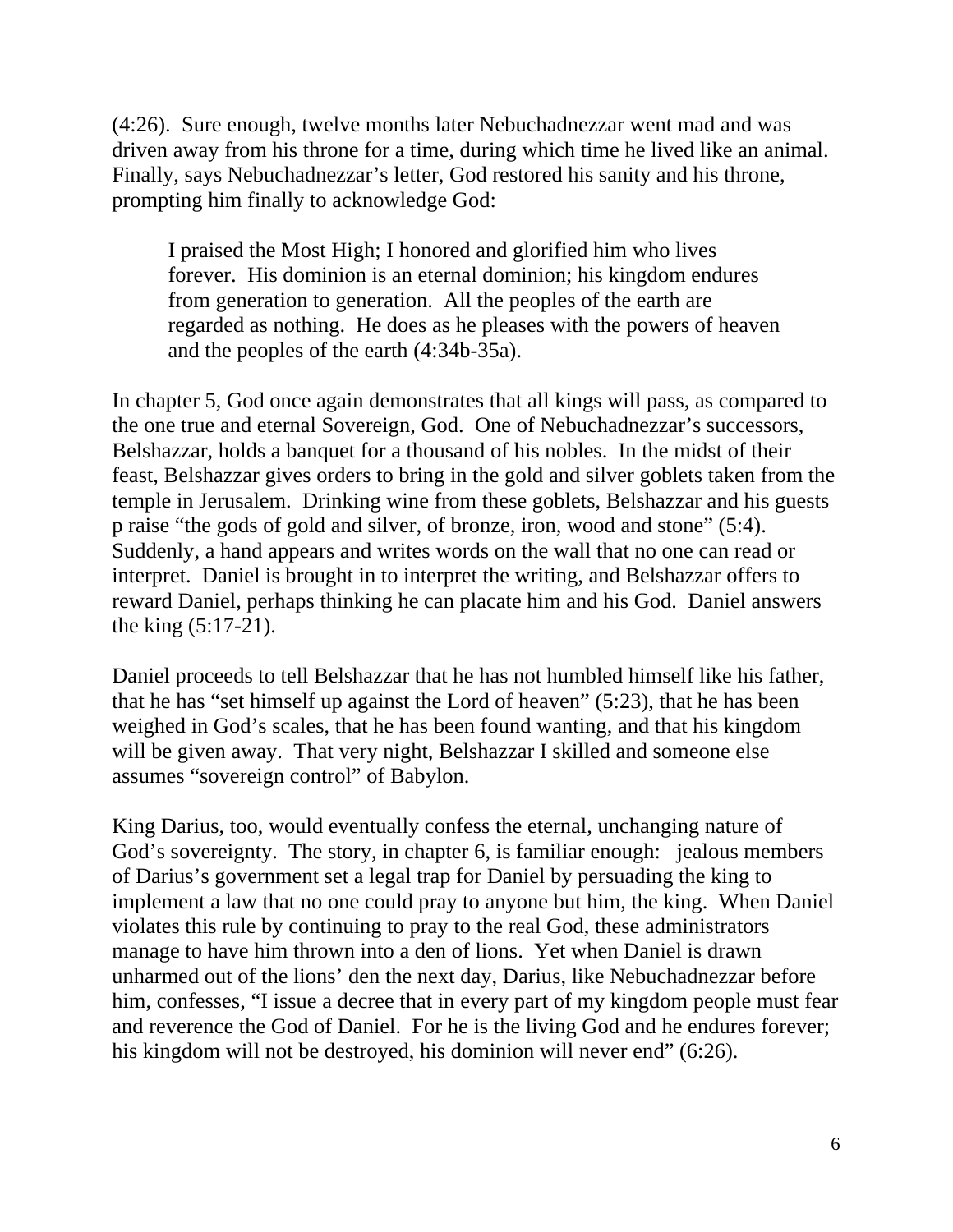Every king originally believes that he is all-powerful and that his kingdom will endure. Yet God in his gracious and powerful sovereignty helps each king slowly to recognize that this is not the case, but that God's own kingdom alone will endure.

In chapter 7, Daniel is given a vision of the true Throne Room (7:9-10).

Still, some sovereigns never learn. In chapter 11, Daniel sees a future king who "will do as he pleases. He will exalt and magnify himself above every god and will say unheard-of things against the God of gods" (11:36).

The second half of the book of Daniel is often described by scholars as "apocalyptic," like the book of Revelation in the New Testament. Apocalyptic books, through their use of dramatic imagery and emphasis on ultimate outcomes, would be written to provide a clear look at God's overarching sovereignty in the world. Typically they would be written in times when God's rule and power looked most invisible.

## **Daniel the Faithful**

But we must not forget the title character of the book: Daniel. We have said very little about him. Daniel was probably taken into captivity in 605 B.C., as part of the first wave of exiles to Babylon, ten years before Ezekiel went and almost twenty before Jerusalem finally fell. He and several fellow Hebrews were placed in the king's circles at the book's beginning, and that was a dangerous place to be. Perhaps you have heard the phrase, "You play with the big boys and you'll get hurt." He was playing with some of the biggest boys around Nebuchadnezzar and his court.

It is in chapter 1 that we first learn that Nebuchadnezzar decides to bring some young, able Israelites into his court to serve the kingdom. The court officials set the diet for these men, but Daniel and his friends ask permission not to defile themselves with the king's food.

How would you have counseled them? "Oh, Daniel," you are being a big rigid over this food matter. You're just a young exile. It's a great privilege, you know, that you've been brought into the court. Think of the people you'll meet. Think of the influence you'll have."

How would you have advised him in chapters 2 or 4, when the God-given interpretation of the king's dream exalted God's kingdom and put down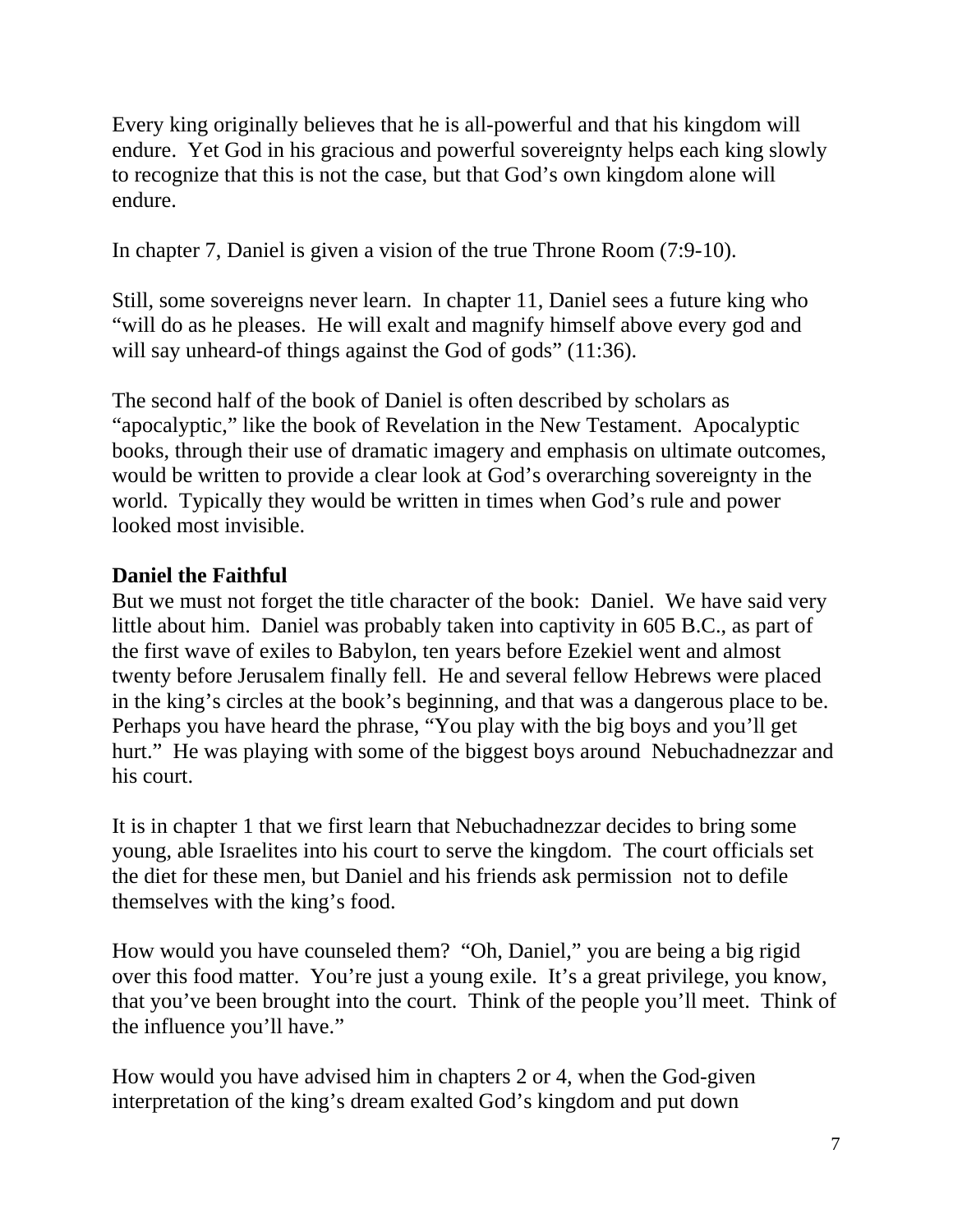Nebuchadnezzar's? "Oh, Daniel, Daniel, you don't need to explain the dream to the king quite that way. He has not had a good morning. You won't accomplish anything with that tone."

Or, what would you have said to him when chapter 6's edict came that he could no longer pray to his own God, but only to Darius? "Daniel, you can still pray in your heart to the Lord. God doesn't care about your bodily posture. He knows the truth of your heart, Daniel."

And finally, I can just hear some false counselor speaking to the young men as they stood before the idol of Nebuchadnezzar in chapter 3: "Oh, come on, just bow down. You don't have to bow down in your heart. It's just your body. You won't really be worshiping this idol."

There is no compromise here in the book of Daniel. Some critics don't like this about Daniel – either the man or his book. They read the book, and Daniel leaves them cold. They say he looks like a cardboard character. "There's no depth of development," they say. "No sin, you know. With Joseph, you've got his ego. With Jacob, deception. With Moses, even murder! But with Daniel, nothing. He just does the right thing all the time." But the point of the book is not Daniel's *sinfulness*, but his *steadfastness*.

In this book, Daniel survives the deportation to Babylon, the reigns of Nebuchadnezzar, Belshazzar, Darius the Mede, and Cyrus the Persian (6:28). He survives everything from the crisis of whether to eat the king's food in chapter 1 to the crisis of being thrown to the lions in chapter 6. He even survives the end of the Babylonian empire itself as the Persians enter it. And I am sure there were more crises of which we have no record.

Perseverance. Endurance. Daniel is an example of survival.

Daniel would die, of course, like all other mortals. Yet the last verse of the book expressed Daniel's final hope. God says to Daniel through a messenger, "As for you, go your way till the end. You will rest, and then at the end of the days you will rise to receive your allotted inheritance" (12:13).

Daniel was told that all of God's kingly power would one day be concentrated in the hands of one who was "like a son of man." Earlier we saw the Ancient of Days sitting upon his throne. But Daniel's vision did not stop there (7:13-14).